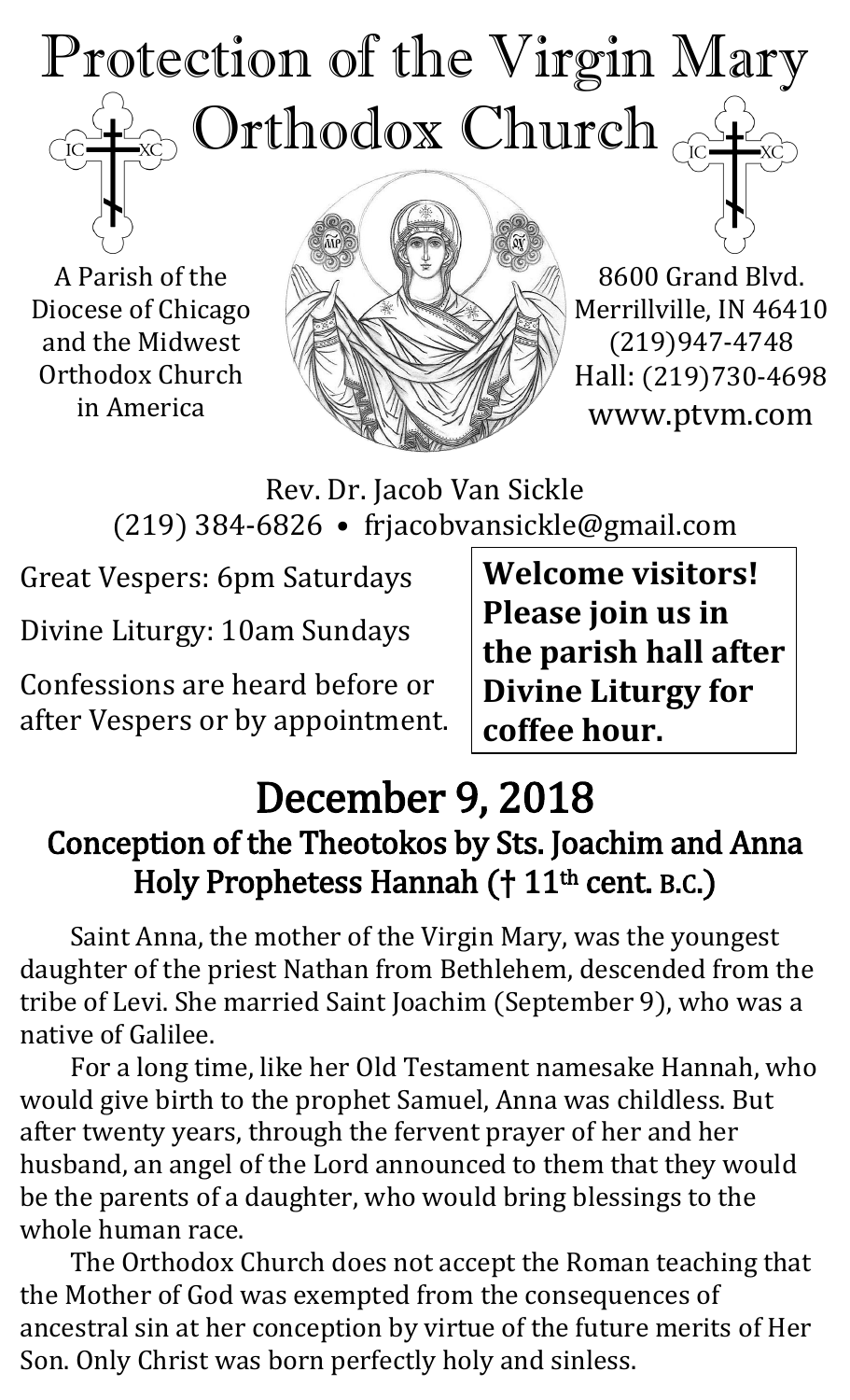# HYMNS OF THE DAY

#### Tone 3 – Resurrectional Troparion

Let the heavens rejoice! Let the earth be glad! For the Lord has shown strength with His arm. He has trampled down death by death. He has become the first born of the dead. He has delivered us from the depths of hell, and has granted to the world// great mercy.

#### Tone 4 – Patronal Troparion

Today the faithful celebrate the feast with joy, illumined by your coming, O Mother of God. Beholding your pure image we fervently cry to you: Encompass us beneath the precious veil of your protection. Deliver us from every form of evil by entreating Christ, your Son and our God// that He may save our souls.

## Tone 4 – Troparion for the Virgin's Conception

Today the bonds of barrenness are broken: God has heard the prayers of Joachim and Anna. He has promised them beyond all their hopes to bear the

Maiden of God,

by whom the uncircumscribed One was born as mortal Man; He commanded an Angel to cry to her:

"Rejoice, of full of grace,// the Lord is with you!"

#### Tone 3 – Resurrectional Kontakion

On this day You rose from the tomb, O Merciful One, leading us from the gates of death. On this day Adam exults as Eve rejoices with the Prophets and Patriarchs.// They unceasingly praise the divine majesty of Your power.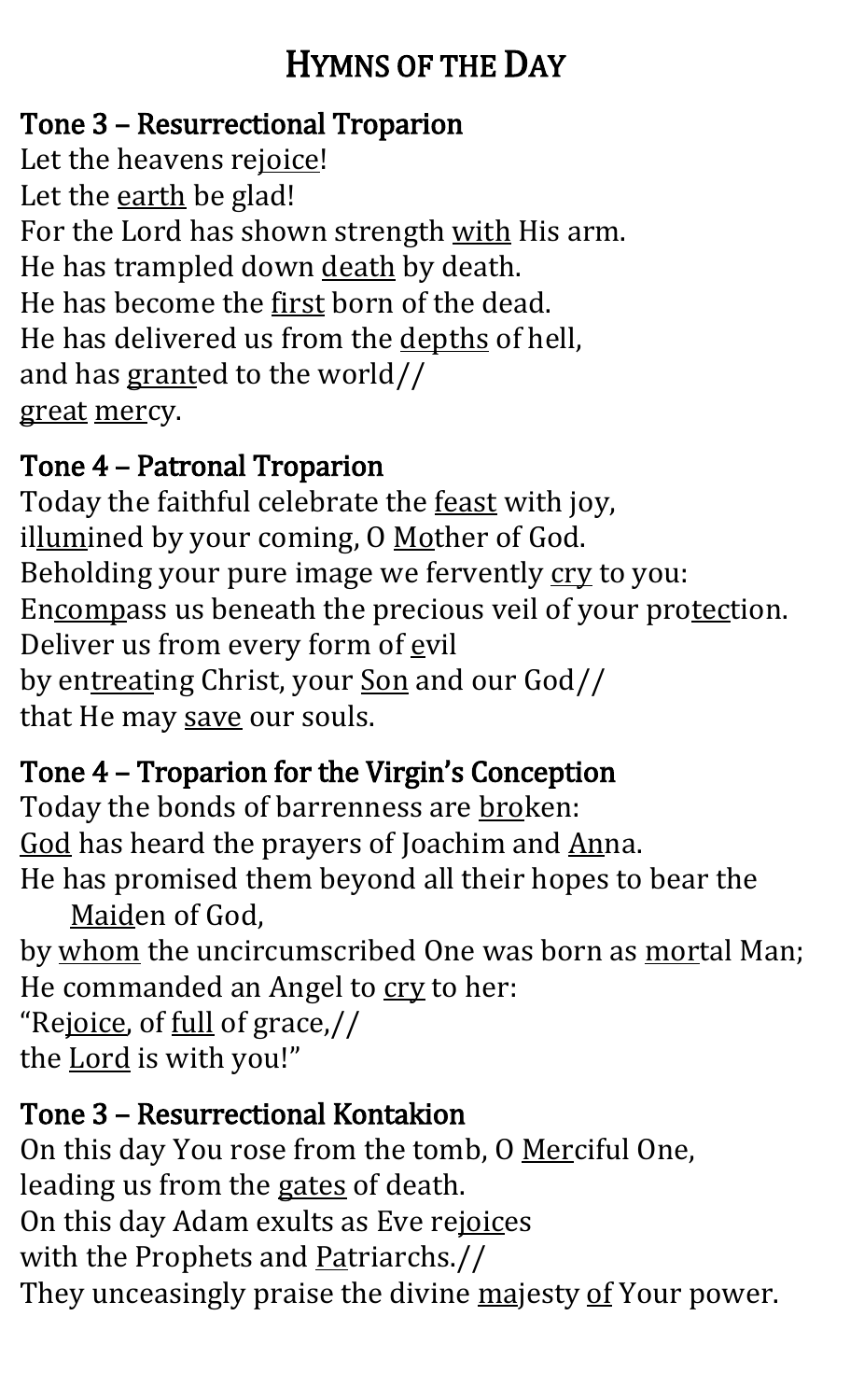#### Tone 4 – Kontakion for the Virgin's Conception

Today the universe rejoices,

for Anna has conceived the Theotokos through God's dispensation,// for she has brought forth the one who is to bear the ineffable Word.

# SCRIPTURE READINGS

## Epistle: Colossians 1.12-18

Brethren: Give thanks to the Father, who has qualified us to be partakers of the inheritance of the saints in the light. He has delivered us from the power of darkness and conveyed us into the kingdom of His beloved Son, in whom we have redemption through His blood, the forgiveness of sins. He is the image of the invisible God, the firstborn over all creation. For by Him all things were created that are in heaven and on earth, visible and invisible, whether thrones or dominions or principalities or powers. All things were created through Him and for Him. And He is before all things, and in Him all things consist. And He is the head of the body, the church, who is the beginning, the firstborn from the dead, that in all things He may have the preeminence.

## Galatians 4.22-31

Brethren: It is written that Abraham had two sons: the one by a slave woman, the other by a freewoman. And the one born of the slave woman was born according to the flesh, but the one of the freewoman was born through promise, and these things are symbolic. For these women are the two covenants: the one from Mount Sinai, which gives birth to bondage, is Hagar. For this Hagar is Mount Sinai in Arabia, and corresponds to the Jerusalem of today, which is in bondage with her children. But the Jerusalem above is free, which is the mother of us all.

For it is written: "Rejoice, O barren, you who do not bear! Break forth and shout, you who are not in labor! For she who was desolate has many more children than she who has a husband."

Now we, brethren, as Isaac was, are children of promise. But, as the one born according to the flesh at that time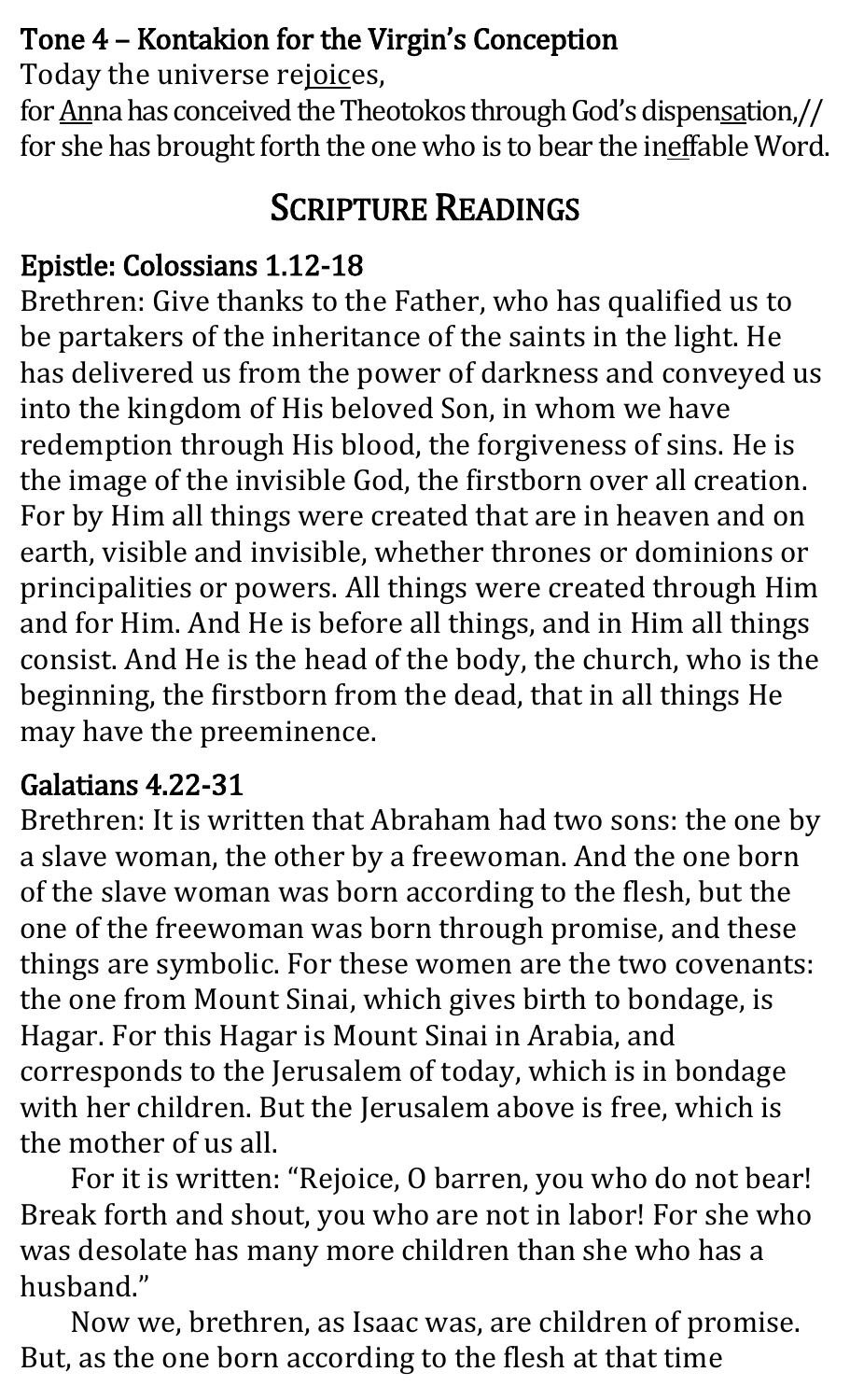persecuted the one born according to the Spirit, even so it is now. Nevertheless, what does the Scripture say? "Cast out the slave woman and her son, for the son of the slave woman shall not be heir with the son of the freewoman."

So then, brethren, we are not children of the slave woman but of the free.

#### Gospel: Luke 17.12-19

At that time, as Jesus entered a village, he was met by ten lepers, who stood at a distance and lifted up their voices and said, "Jesus, Master, have mercy on us."

When he saw them he said to them, "Go and show yourselves to the priests." And as they went they were cleansed.

Then one of them, when he saw that he was healed, turned back, praising God with a loud voice; and he fell on his face at Jesus' feet, giving him thanks. Now he was a Samaritan.

Then said Jesus, "Were not ten cleansed? Where are the nine? Was no one found to return and give praise to God except this foreigner?" And he said to him, "Rise and go your way; your faith has saved you."

#### Luke 8:16-21

The Lord said: "No one, when he has lit a lamp, covers it with a pot or puts it under a bed; rather, he sets it on a lampstand that those who enter may see the light. For nothing is secret that will not be revealed, nor anything hidden that will not be known and come to light. Therefore, take heed how you hear. For whoever has, to him more will be given; and whoever does not have, even what he seems to have will be taken from him."

Then His mother and brothers came to Him, and could not approach Him because of the crowd. And it was told Him by some, who said, "Your mother and Your brothers are standing outside, desiring to see You."

But He answered and said to them, "My mother and My brothers are these who hear the word of God and do it."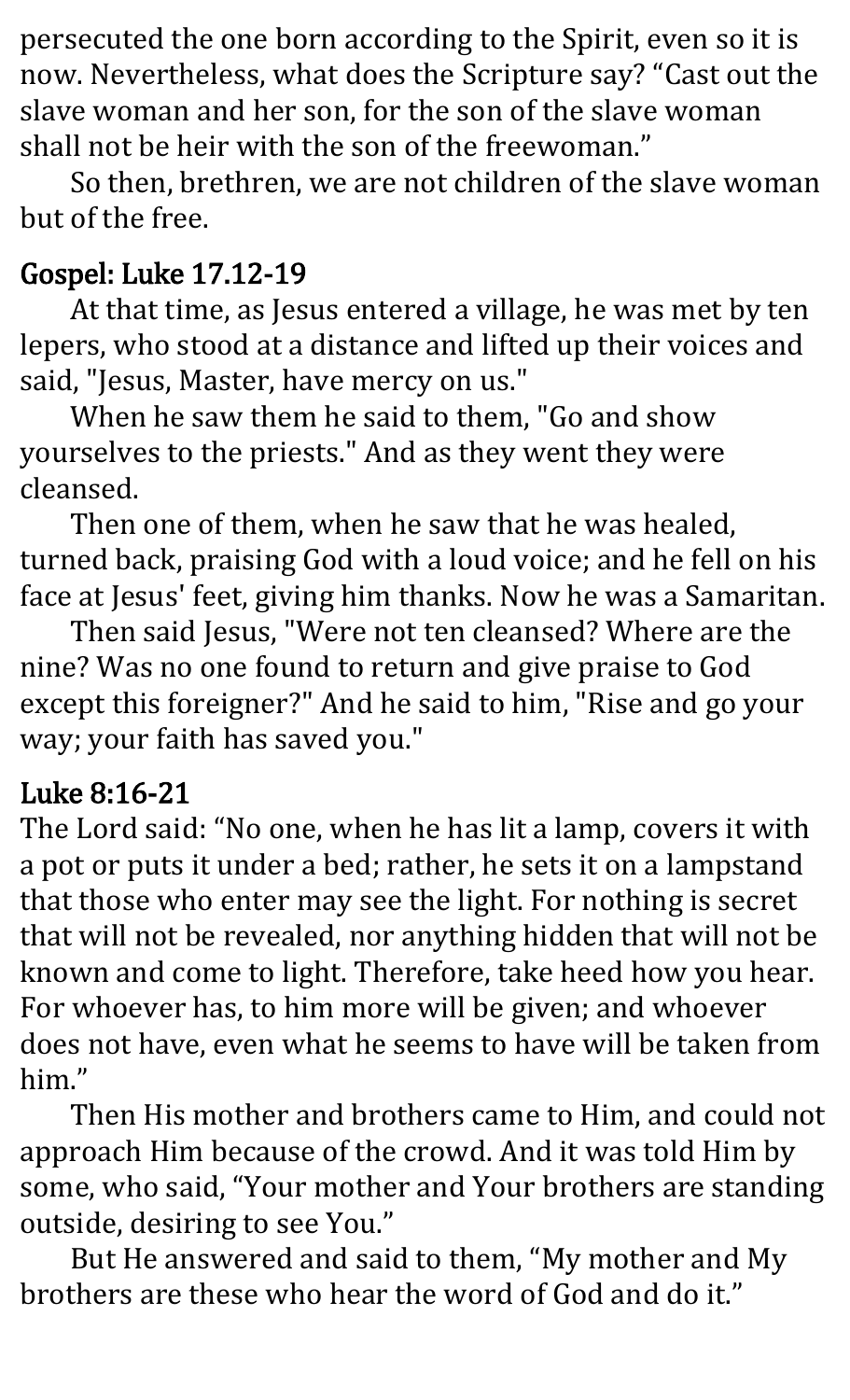## WE REMEMBER IN PRAYER

#### Repose:

N.Dep. Joseph Huddleston Kadee Huddleston Brandi Vail Swayzee Hite Rhylie Hite Marshall Hite Daniel Hite

Health & Salvation: Protopr. George Mat. Anna Archpr. Peter Archpr. William Mat. Jean Pr. John Pr. Christopher Mat. Jennifer Andrew Gideon Kevin Jon Tanya Kimberly Gail William Jovan Charles Barbara Theodore

Michael Julia Warren Loretta Gilbert Carol Peter Janie Tom Elizabeth Tina Adam Myah Margaret Diane Madelin Villian Deborah Jovan Claudia John Joey

Theodore Parkevich Archpr. Joseph Martin Vaso Popovich Ev.Mem. John Dibin Timothy Tomashko Theodosia Semchuk Stefan Storschenko George Glagola

> Carisa Natalia Elizabeth Tom Alexander Darlene Mira Kristin Mitchel Brittany Jennifer David Roger Tina Chris Sheila Brandon Benjamin Juliana Lennox Laila

\*If you know someone who needs prayer, please give their name to Fr Jacob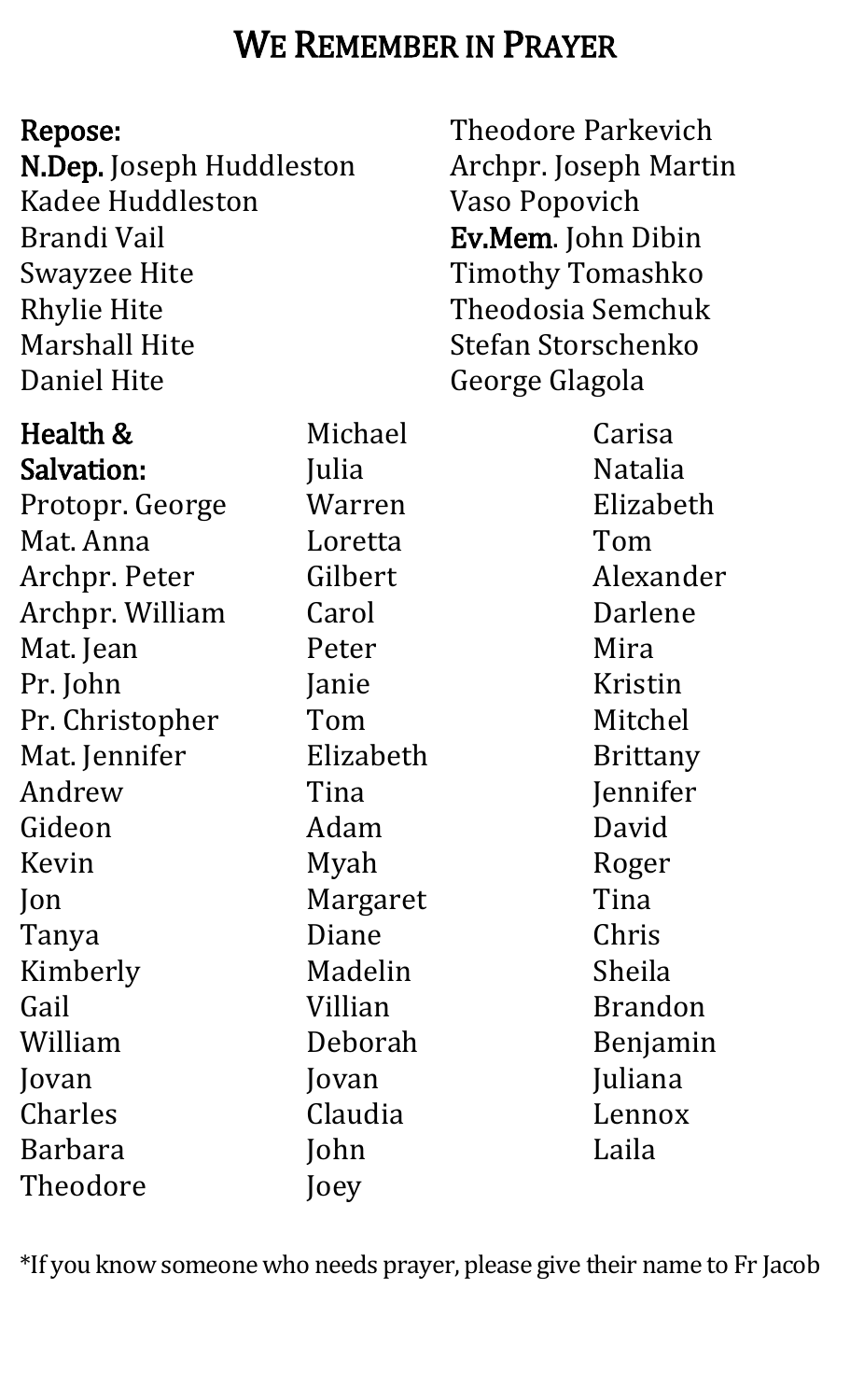# ANNOUNCEMENTS

Congratulations to the newly-illumined Sophia, her parents, and her godparents!

We will celebrate the 40-day memorial for Theodore Parkevich, Victoria Mitrovich's cousin, following the veneration of the cross.

Thank you to everyone who contributed and helped yesterday with the St. Nicholas gifts. It was a wonderful time.

Make a plan to have confession this Advent season. On Christmas day, you will be glad you did.

The year is coming to a close. Make your end of year stewardship gift and support the ministry of PTVM.

Remember to purchase your holiday gift cards through Scrip (available during coffee hour). Also, if you shop on Amazon, start at smile.amazon.com and select "Protection of the Virgin Mary Church" as your charity of choice.

The 2019 parish directory is being finalized. Last call to update with your new contact info. Forms are in the narthex.

#### Mark your calendars:

- Dec 12: Fellowship Night @ 6pm
- Dec 13: **Faith Enrichment** @ 10am
- Dec 20: Caroling and fellowship at Descent of the Holy Ghost Orthodox Church in Merrillville @ 6:30pm
- Dec 23: Anointing for Healing after Liturgy
- Dec 24: Vesperal Christmas Liturgy @ 9am; Christmas Vigil @ 6pm
- Dec 25: Christmas Divine Liturgy @ 9am
- Dec 30: Church School Yolka during coffee hour

#### Last Week's Offerings to the Lord: General Fund: \$2,057 Mortgage: \$595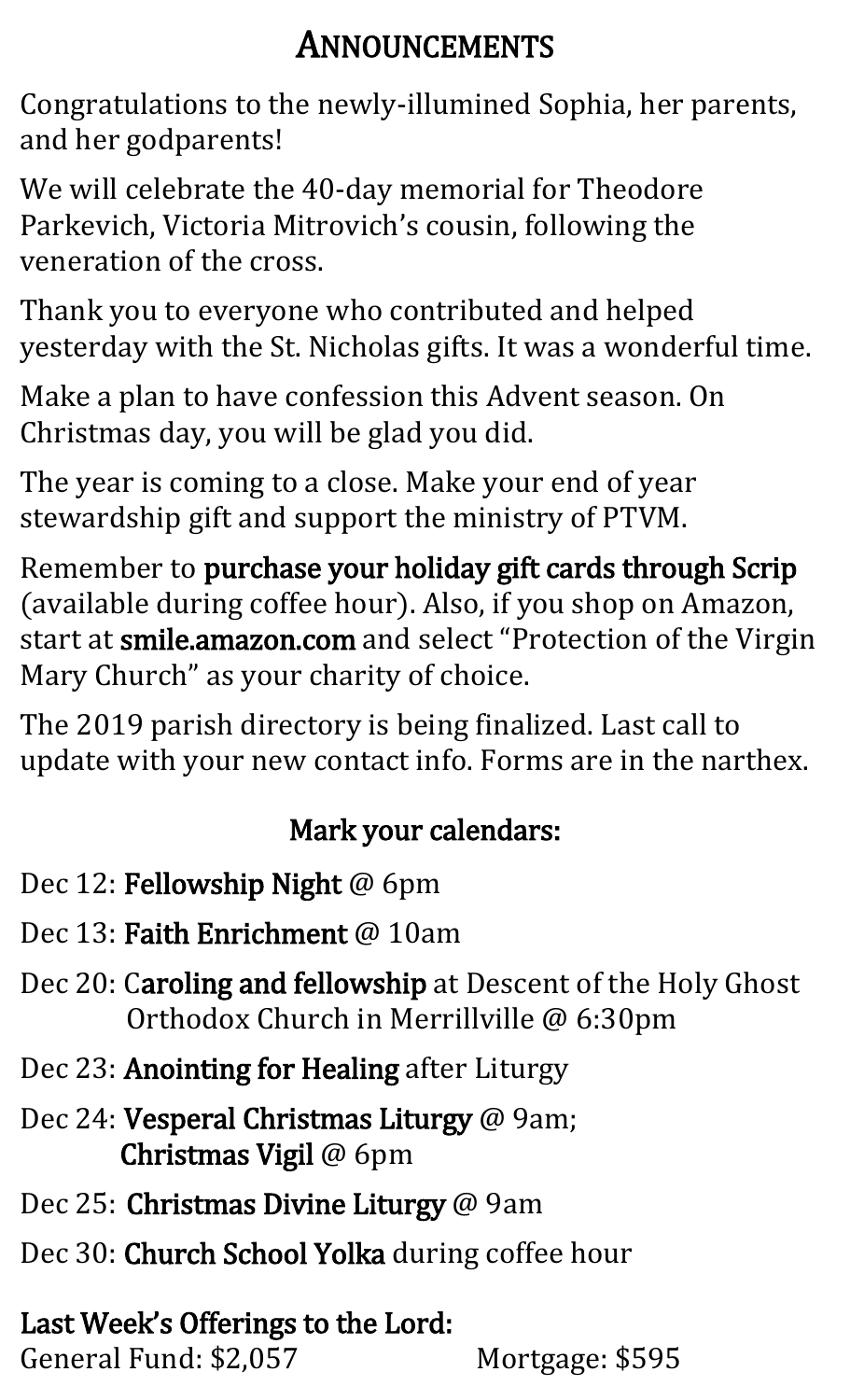## "Family Life" A reflection by His Grace, our Bishop Paul

My first job after earning my bachelor's degree in Psychology in 1976 was as a childcare worker in a home for physically, sexually, and emotionally abused children. And after I received my Master of Social Work degree in 1980, I worked for four years as a residential caseworker, offering individual therapy with families and children in the same type of setting. I saw kids for individual therapy once a week for forty-five minutes. What struck me is that if children were going to make any behavior gains in their treatment, the other 23 hours of the day were crucial in the home environment they lived in with the child care workers.

Most of our families have their children enrolled in some type of Church school in their parishes that runs about fortyfive minutes every week. The point is to learn the Orthodox Christian faith and its practice. Realistically, however, fortyfive minutes each week is akin to seeing a child in therapy for the same amount of time. The real impact of anything a child learns in Church school will be measured in how the Faith is lived out in their family life, not unlike children in a residential environment with his or her childcare workers the other twenty-three hours in a day. So this reflection is about the other 23 hours in the lives of our Orthodox Christian youth in their families.

Years ago, a mother asked me how to get her children prepared for church on Sunday mornings. "It starts with what you do on Monday," I responded. "You don't wait until Saturday night or Sunday morning." In other words,

- If we don't pray, we are doing something else instead.
- If we don't practice almsgiving, we are doing something else instead.
- If we don't read Scripture, we are reading something else instead.